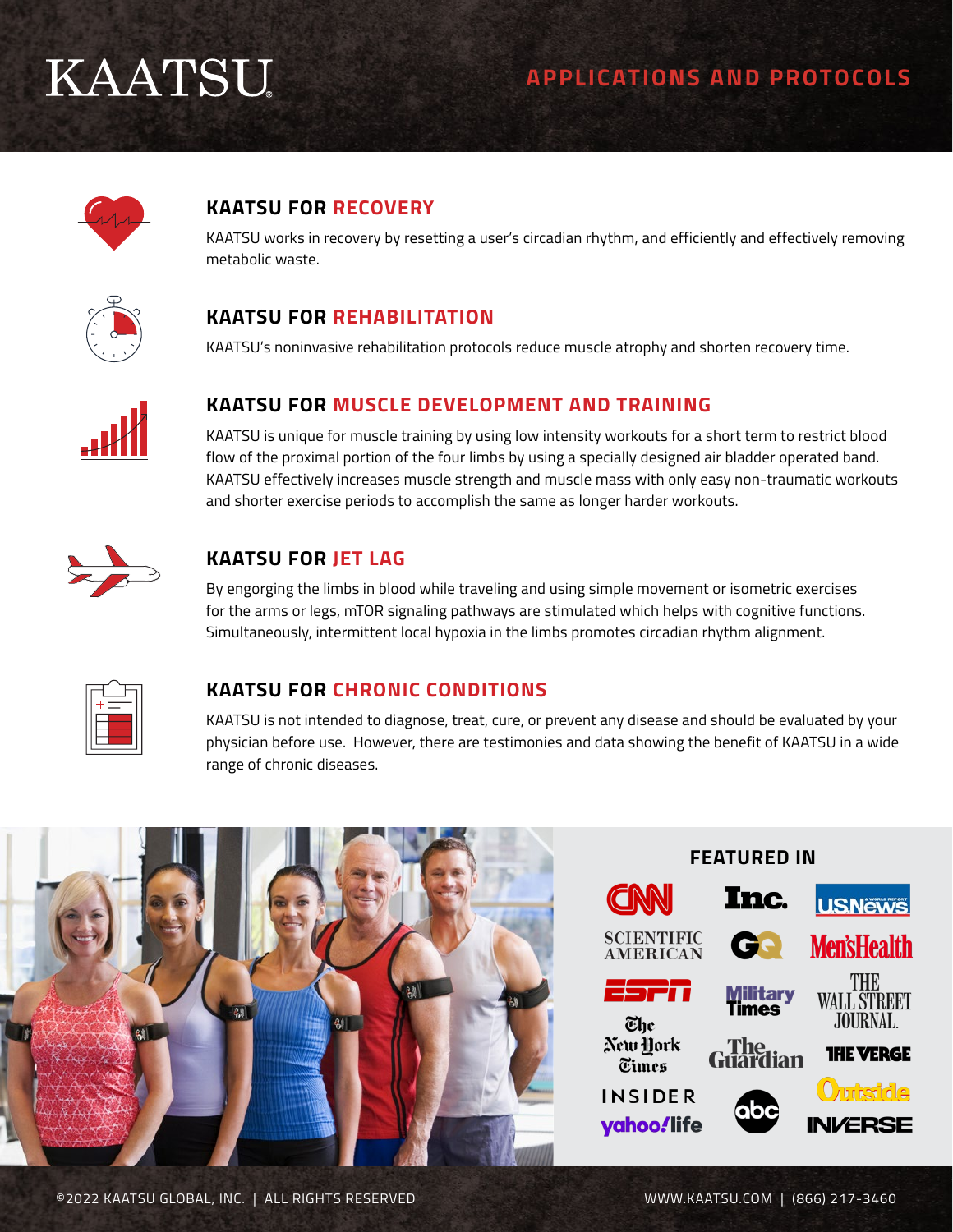# **KAATSU**

#### **WHAT IS KAATSU?**

KAATSU is a unique, patented modality that uses automated pressurized air bands to gently modify blood flow to and from the limbs. It is clinically proven to trigger beneficial physiological effects in the body. These effects include:

- › Increased production of Human Growth Hormone (HGH), Nitric Oxide (NO), Insulin-like Growth Factor (IGF-1), Vascular Endothelial Growth Factor (VEGF), BDNF (brain-derived neurotrophic factor), ceramides, plasmalogens, beta endorphins, testosterone, and other biologically active metabolites
- › Increased elasticity of vascular tissue throughout the body

These physiological effects in turn enable KAATSU users to tone muscles, increase strength, improve blood circulation, improve metabolic syndrome, strengthen bones, improve sleep, burn additional calories, reduce pain, improve agility and endurance, and facilitate recovery from injuries and surgeries.

#### **WHAT IS THE "KAATSU SYSTEM"?**

The KAATSU system is a combination of our unique designed Air bands, our evidence-based protocols, and our resultsdriven KAATSU Cycles and Constant modes

#### **WHY SHOULD I USE KAATSU?**

It creates vascular elasticity and more metabolites as a result of the patented cyclical restriction of blood leading to better health safely and faster with no occlusion of blood flow. Other benefits are:

- 1.Improved blood circulation
- 2.Enhanced recovery and rehabilitation
- 3.Improved athletic performance (stamina, speed, twitch rate, functional strength)
- 4.Convenient to use anywhere anytime

#### **WHAT IS THE HISTORY OF KAATSU?**

KAATSU is the world's most intelligent automated pressure system for training, health and recovery. Invented in 1966 by Dr. Yoshiaki Sato of Tokyo, Japan, and protected by 47 patents, KAATSU next-generation equipment and protocols have a unique and unprecedented safety track record used in over 100 million individual KAATSU sessions in 48 countries around the globe.

#### **WHAT DOES THE WORD KAATSU MEAN?**

"KAATSU" literally means "the addition of pressure."

#### **IS KAATSU SAFE?**

Yes, during a 10-year timeframe, KAATSU was used on over 7,000 cardiac patients in a Tokyo-based cardiac rehabilitation study, with zero abnormal or negative events.

#### **IS KAATSU EFFECTIVE?**

Yes, KAATSU has been well researched in a variety of areas (i.e,. recovery, performance, and rehabilitation) and among a wide range of patients from healthy to unhealthy, young to older adults, and Olympians to weekend warriors.

#### **WHAT RESEARCH HAS BEEN CONDUCTED ON KAATSU?**

https://kaatsu.com/?action=about.science\_of\_kaatsu

#### **HOW IS KAATSU DIFFERENT FROM OTHER BFR COMPANIES?**

- › Based on evidence-based protocols
- › Include uniquely designed Air Bands
- › Has patented Cycle Mode
- › Does not allow arterial flow occlusion